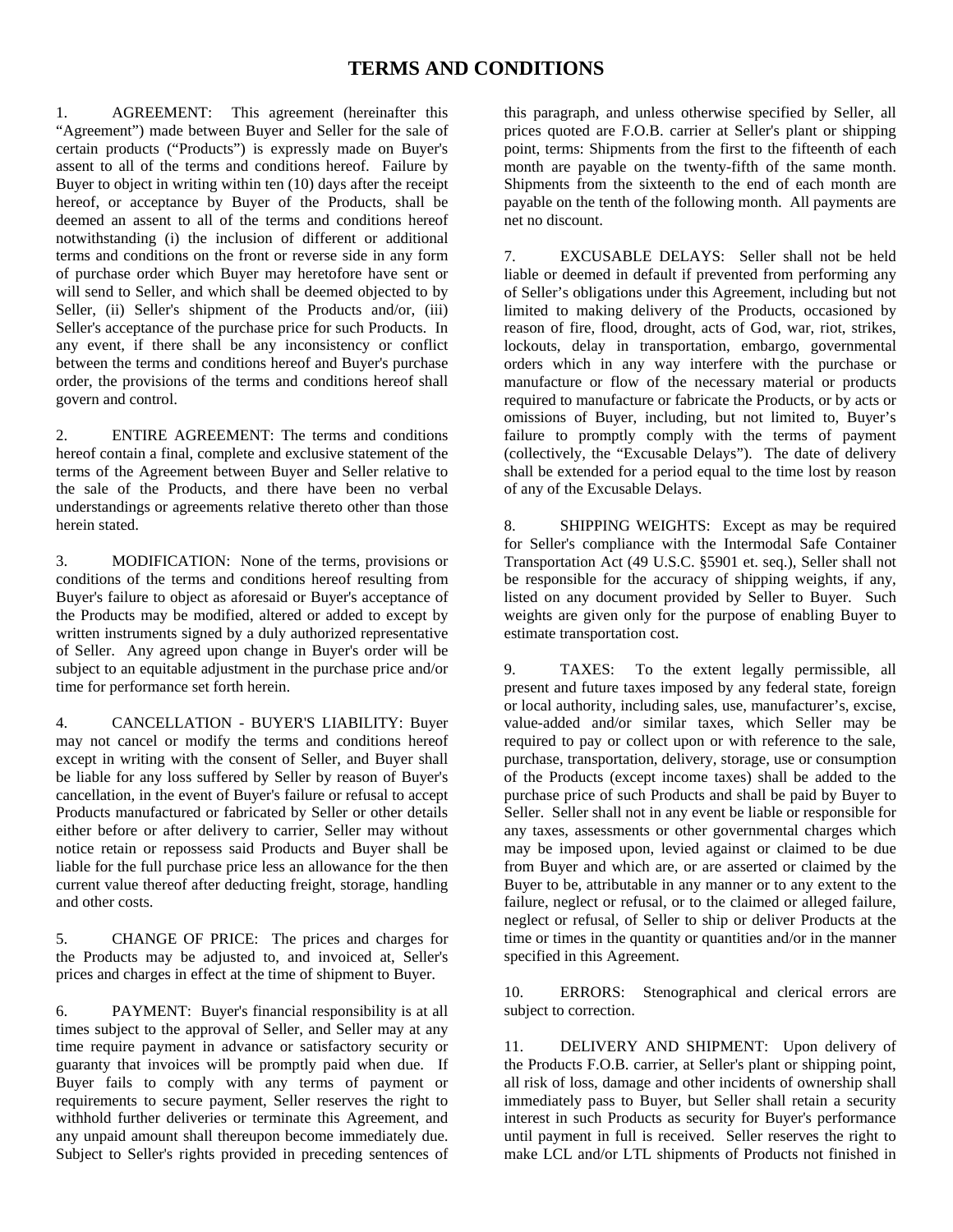time for inclusion with Buyer's scheduled carload shipment, shipment orders. Seller also reserves the right to ship the Products on common carrier selected from those carriers having specific authority to serve Seller.

12. LIMITED WARRANTY AND DISCLAIMER OF WARRANTY: Seller makes the express warranty as set forth below, solely to the original equipment manufacturer Buyer who purchased the Products directly from Seller, natural or corporate. The original equipment manufacturer Buyer shall not assume for Seller, by way of warranty, contract or otherwise, any obligations or liabilities in connection with resale, by any person, including the OEM, of any material delivered by Seller pursuant to the order made in connection herewith. The sole and exclusive obligation of Seller under this Warranty is to credit the account of the original equipment manufacturer Buyer for the amount of the purchase price that the original equipment manufacturer Buyer paid Seller for the Products or the component parts manufactured by Seller (the "Component Parts"), found upon inspection by Seller to be inoperative solely due to a defect in material or workmanship, and received by Seller within twenty (20) months from the date of manufacture if manufactured within the United States, or within twenty-four (24) months from the date of manufacture if manufactured outside the United States, as determined from the Product code plate/serial label. Condensing units must be returned with the compressor to qualify for Warranty disposition. The LIMITED WARRANTY contained herein is further limited as follows so that such obligations WILL NOT:

- (i) Impose on Seller any liability for any costs or expenses incurred by any other person concerning the repair or replacement of any Product or Component Part;
- (ii) Extend to any Product or Component Part that becomes inoperative:
	- a. Due to the failure of, or any defect in, any refrigeration system, refrigeration device or any component part thereof using such Product or Component Part not attributable solely and exclusively to such Product or Component Part,
	- b. Because of system processing, design or installation, or
	- c. Because of a failure to follow any directions, manuals and precautions provided by Seller;
- (iii) Preclude, limit or restrict the right of Seller to make changes against the Buyer attendant to any in-Warranty return where Seller's inspection of the Product or Component Part indicates that there is no defect in material or workmanship;
- (iv) Impose any liability on Seller for any transportation costs other than the Freight Allowance described in the Seller's General Policy and Return Goods Procedure for Original Equipment Manufacturers Only, available upon request;
- (v) Extend to any loss of, or damage to, any such Product or Component Part during transportation, storage or handling of the same; or
- (vii) Extend to (and said Warranty will automatically become void with respect to) any Product or

Component Part on which the Seller serial number or Seller code plate/serial label is missing or rendered illegible.

Seller reserves the right to make changes in the design of, and to make additions to and improvements in, the Product or Component Part without imposing any obligations upon Seller to make changes in the design of, or additions or improvements to Seller's Product or Component Part previously manufactured. THE LIMITED WARRANTY SET FORTH HEREIN IS BUYER'S EXCLUSIVE REMEDY AGAINST SELLER AND ITS SUPPLIERS RELATING TO THE PRODUCTS, WHETHER IN CONTRACT OR IN TORT OR UNDER ANY OTHER LEGAL THEORY, AND IS IN LIEU OF ALL OTHER WARRANTIES, EITHER EXPRESS, STATUTORY OR IMPLIED, WHICH ARE HEREBY DISCLAIMED AND EXCLUDED BY SELLER, INCLUDING WITHOUT LIMITATION, ANY WARRANTY OF MERCHANTABILITY, FITNESS FOR A PARTICULAR PURPOSE OR USE, AND ALL OBLIGATIONS OR LIABILITIES ON THE PART OF SELLER FOR DAMAGES ARISING OUT OF OR IN CONNECTION WITH THE USE, REPAIR, OR PERFORMANCE OF THE PRODUCTS. THE SOLE AND EXCLUSIVE REMEDIES FOR BREACH OF ANY AND ALL WARRANTIES AND THE SOLE REMEDIES FOR SELLER'S LIABILITY OF ANY KIND (INCLUDING LIABILITY FOR NEGLIGENCE) WITH RESPECT TO ANY PRODUCT OR COMPONENT PART COVERED BY THIS WARRANTY SHALL BE LIMITED TO CREDITING BUYER'S ACCOUNT FOR THE AMOUNT OF THE PURCHASE PRICE THAT BUYER HAS PAID TO SELLER.

13. LIMITATION OF LIABILITY: IN NO EVENT SHALL SELLER BE LIABLE, WHETHER IN CONTRACT OR IN TORT OR UNDER ANY OTHER LEGAL THEORY, FOR ANY SPECIAL, INDIRECT, INCIDENTAL, EXEMPLARY OR CONSEQUENTIAL LOSSES OR DAMAGES, INCLUDING, BUT NOT LIMITED TO, ANY DIRECT OR INDIRECT LOST PROFITS, USE OR REVENUE, OR FOR COST OF CAPITAL OR OF SUBSTITUTE USE OR PERFORMANCE, OR INCREASED COSTS OF OPERATION OR MAINTENANCE, REGARDLESS OF WHETHER SUCH LOSS OR DAMAGE WAS FORESEEABLE OR SELLER WAS ADVISED OF THE POSSIBILITY OF SUCH POTENTIAL LOSS OR DAMAGE. Seller shall not assume any warranty obligations or liabilities other than as expressly set forth herein, nor shall it permit any person or entity, including but not limited to the Buyer of such goods from the Seller to grant any warranty or assume any warranty obligations or liabilities whatsoever, on behalf of Seller.

14. DAMAGES: Seller shall in no event be liable for indirect, incidental or consequential damage resulting form its breach of any of the terms of this Agreement, nor for special damages, even if the Seller shall have been advised of the possibility of such potential loss or damage; nor shall Seller be liable for improper selection of any product described on the front side hereof for a particular application.